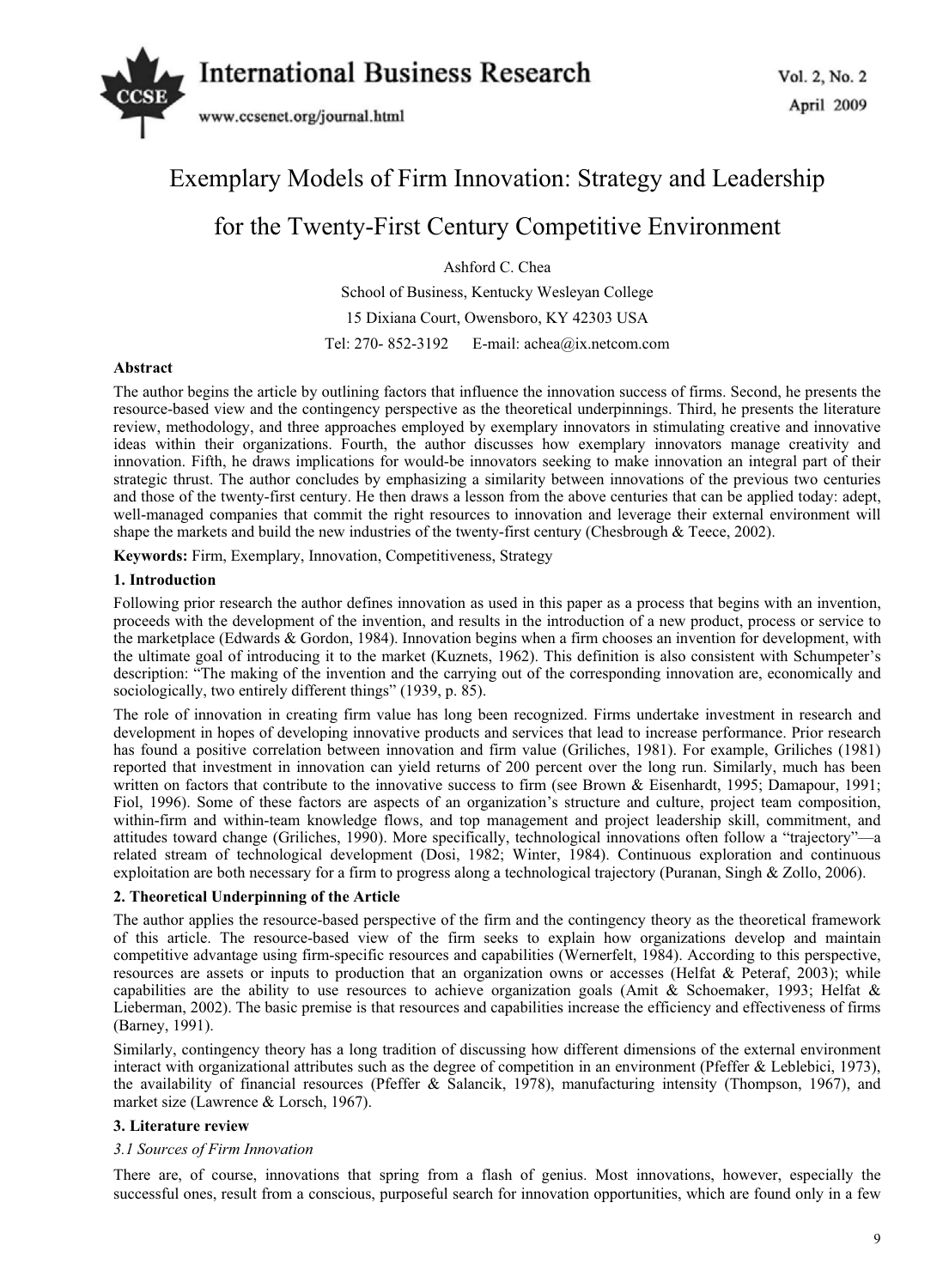situations. Four such areas of opportunity exist within a company or industry: unexpected occurrences, incongruities, process needs, and industry and market changes. The additional sources of opportunity exist outside a company in its social and intellectual environment: demographic changes, changes in perception, and new knowledge. True, these sources overlap. Different as they may be in the nature of their risk, difficulty, and complexity, the potential for innovation may well lie in more than one area at a time. Together, they account for the great majority of all innovation opportunities (Drucker, 2002).

# *3.2 Organizational knowledge and firm innovation*

It is widely accepted that an organization's capability to innovate is closely tied to its intellectual capital, or its ability to utilize its knowledge resources. Several studies have underscored how new products embody organizational knowledge (e.g. Stewart, 1997), described innovation as a knowledge management process (e.g. Anthony, Eyring & Gibson, 2006), and characterized innovative companies as knowledge creating (e.g., Nonaka & Takeuchi, 1995). So close are the ties between research on knowledge and research on innovation, in fact that in recent years scholars have seen a blurring of the boundaries between these areas (Ahuja, 2000; Dougherty, 1992; Subramaniam & Venkartraman, 2001; Tsai & Ghoshal, 1998).

Although the basic link between organizational knowledge and innovation is on the whole persuasive, more remains to be understood about its precise nature. It is known, for instance, that organizations adopt different approaches for accumulating and utilizing their knowledge and that these approaches manifest themselves as distinct aspects of intellectual capital—namely, human organizational, and social capital (Davenport & Prusak, 1998; Nahapiet & Ghoshal, 1998; Schultz, 1961). Research has also delineated the differences between incremental and radical innovative capabilities (Abernathy & Clark, 1985) and noted that they vary in the kinds of knowledge they draw upon (Cardinal, 2001). Yet the finer aspects of how organizational knowledge gets accumulated and utilized remain unconnected to the specific types of innovative capabilities organizations possess, with most studies only linking knowledge to very generic, broadly defined innovation outcomes (e.g., new product introductions and technology patents) (Tushman  $\&$ O'Reilly, 1997; Ahuja & Katila, 2004).

# **4. Methodology**

This paper relies on the literature review of current relevant articles focusing on firm innovation. Except where a source was needed specifically for its perspective on broad issues relating to firms' overall business environment, the author screened papers by "firm innovation" and by numerous variants of keywords, focusing specifically on firm innovation management. Source papers included refereed research studies, empirical reports, and articles from professional journals. Since the literature relating to firm innovation is voluminous, the author used several decision rules in choosing articles. First, because firm innovation is changing fast in today's environment, the author used mostly sources published 2000-2007, except where papers were needed specifically for their historical perspectives. Second, given the author's aim to provide a practical understanding of the main issues in firm innovation, he included, in order of priority: refereed empirical research papers, reports, and other relevant literature on current firm innovation practices. To get some perspective on the current state of firm innovation, the author begins with a brief look at exemplary innovators find their creative ideas.

### **5. How exemplary innovators discover their creative ideas**

# *5.1 They think long and hard about what is practical in their particular business*

Studies indicate that exemplary innovators (EIs) usually have a pretty clear idea of the kind of competitive edge they're seeking. They have thought long and hard about what's practical in their particular business. And just as hard about what is no. For example, by drawing new product ideas out of current products—and tapping existing skills and technologies—EIs reduce the chance that they will come up with ideas that are impractical to produce or market. And using systematic patterns, rather than the preconceptions of customers or marketers, to generate ideas liberates a firm's innovation process from the straitjacket of existing concepts and assumptions (Goldenberg, Horowitz, Levav & Mazursky, 2003). However, the process of generating and finding innovative ideas is not an easy task in most firms. How then do EIs find good, concrete ideas? Brainstorming is one approach. Good ideas most often flow from the process of taking a hard look at the customers, the competitors, and the business all at once. So in looking for ways to innovate, EIs concentrate on (a) what is already working in the marketplace that they can improve on as well as expand (b) how they can segment their markets differently and gain a competitive advantage in the process (c) how their business system compares with their competitors' (Pearson, 2002), and adapt their business system accordingly (Hargadon, Parise & Thomas, 2007).

# *5.2 They look at how to create segments or markets for their products*

Another strategy employed by EIs is to look at how to create segments or markets for their products. It sounds simple, but it takes a lot of creativity and skill to segment a market beyond simple demographics, ferret out what individual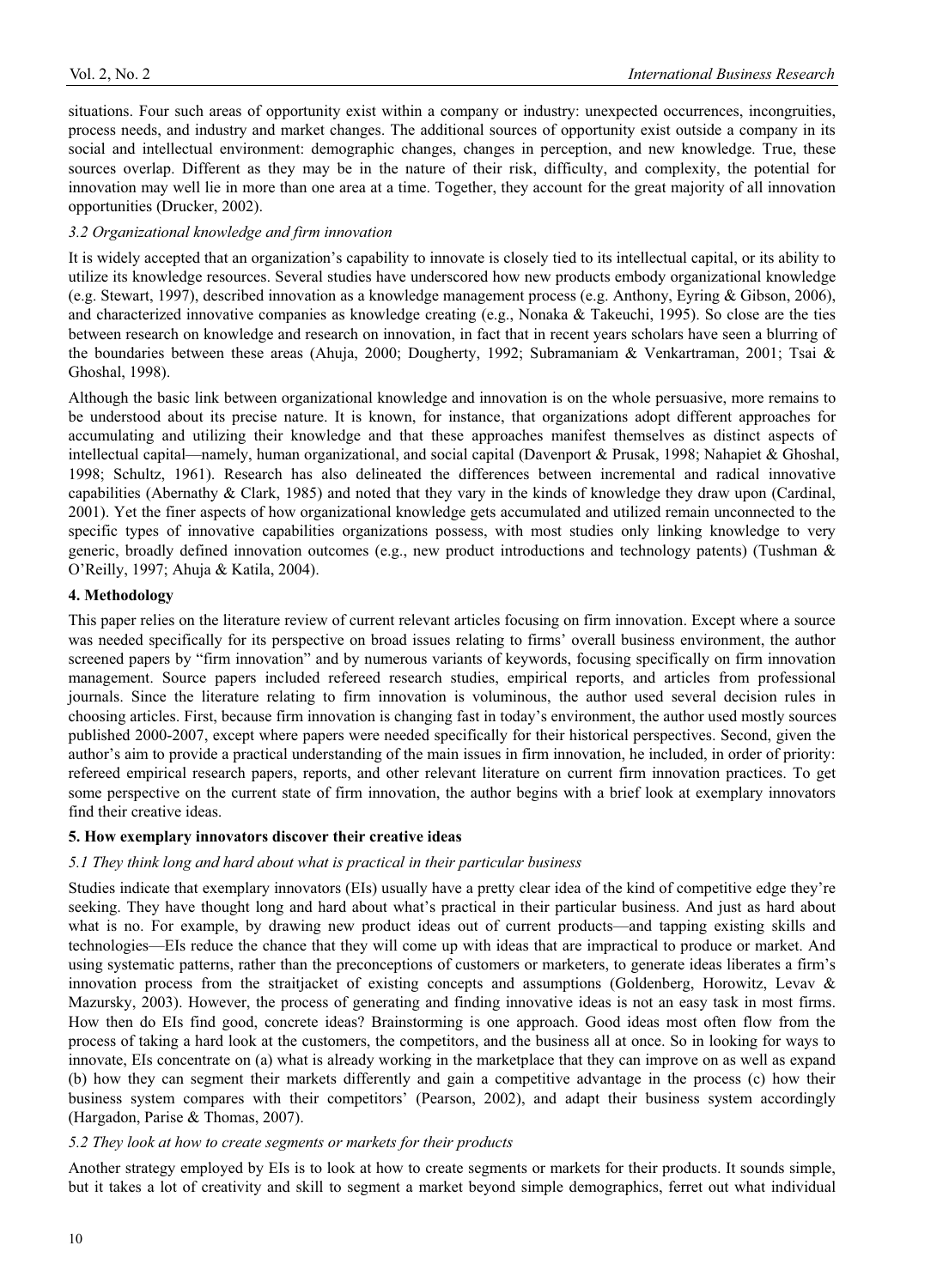## *5.3 EIs look in their within their business system.*

A third approach used by EIs seeking good innovative ideas is to look in their business system. Beyond its products, every company has a business system by which it goes to market. That system is the whole flow of activities, starting with product design and working its way through purchasing, production, MIS, distribution, customer sales, and product service. It will come as no surprise that these systems differ from one competitor to another, even in the same industry. And in almost every case, each competitor's system has particular strengths and vulnerabilities that can provide a fruitful focus for EIs innovative energies. The underlying concept here is that a distinctive system can give EIs a big competitive edge for all their products. This is because it will help them leverage their inherent consumer appeal in ways their competitors find hard to match (Pearson, 2002).

# **6. Findings**

Findings from the author's research show that EIs possess nine main characteristics that distinguish them from their peers. These attributes are presented below.

### *6.1 EIs embrace new innovation mindset.*

The first attribute is that EIs embrace new innovation mind-set. That is, they share the following operating beliefs: (1) good enough can be great. Many companies unintentionally slow the innovation process by pushing for perfection. For EIs, they believe it is better to put something out there and see the reaction and fix it on the fly. It's another way of saying 'perfect' is the enemy of 'good enough.' (2) Step, don't leap. Great leaps forward, when companies many years and millions of dollars seeking to jump over existing companies, almost never work. EIs are aware that they have a much greater chance of success if they start with a simple springboard, and (3) the right kind of failure is success. Most well-run companies naturally consider failure to be highly undesirable. But remember, most of the time the initial strategy for a growth business is going to be wrong. For this reason EIs recognize that learning what's wrong with an approach and adapting appropriately is a good thing, not a failure (Anthony, Eyring & Gibson, 2006).

### *6.2 EIs know that most of their best innovations had come from connecting ideas across internal businesses.*

The second characteristic that set EIs apart from their peers is that EIs know that most of their best innovations had come from connecting ideas across internal businesses. That is, they used the connect-and-developed model. In other words, to focus their idea search, EIs direct their surveillance to three environments: (a) identify top ten consumer needs (b) identify adjacencies—that is, new products or concepts that can help them take advantage of existing brand equity, and (c) define strategy to evaluate technology acquisition moves in one area that might affect products in other categories (Huston & Sakkab, 2006).

### *6.3 EIs have the ability to develop a strategic game plan for innovation.*

The third quality of EIs is their ability to develop a strategic game plan for innovation. EIs create a short list of innovation ideas for their target market and to assess whether those ideas adhere to the general pattern of success they have uncovered and to their specific checklist. The discipline of checking seemingly high potential ideas against a rigorous list of questions keep EIs from moving forward with a plan that is similar to something that worked in the past but different in some crucial ways (Wolpert, 2002). For this reason, EIs do concentrate more on patterns and less on quantitative measures or outcomes.

### *6.4 EIs practice management innovation.*

The fourth feature of EIs is that they practice management innovation. A management innovation can be defined as a marked departure from traditional management principles, processes, and practices or a departure from customary organizational forms that significantly alters the way the work of management is performed. Simply put, management innovation changes how managers do what they do such as (a) setting goals and laying out plans (b) motivating and aligning effort (c) coordinating and controlling activities (d) accumulating and allocating resources (e) acquiring and applying knowledge (f) building and nurturing relationships (g) identifying and developing talent, and (h) understanding and balancing the demands of outside constituencies. For EIs, management innovation is not a one-time revolutionary initiative. Rather it is ad hoc and incremental. A systematic process for producing bold management breakthrough that includes (a) commitment to a big management problem (b) novel principles that illuminate new approaches (c) a deconstruction of management orthodoxies, and (d) analogies from atypical organizations that redefine what is possible (Hamel, 2006).

### *6.5 EIs look at innovation systematically.*

The fifth peculiarity about EIs is their ability to look at innovation systematically. They know that their competitive successes are built on a steady stream of improvements in production, finance, distribution, and every other function,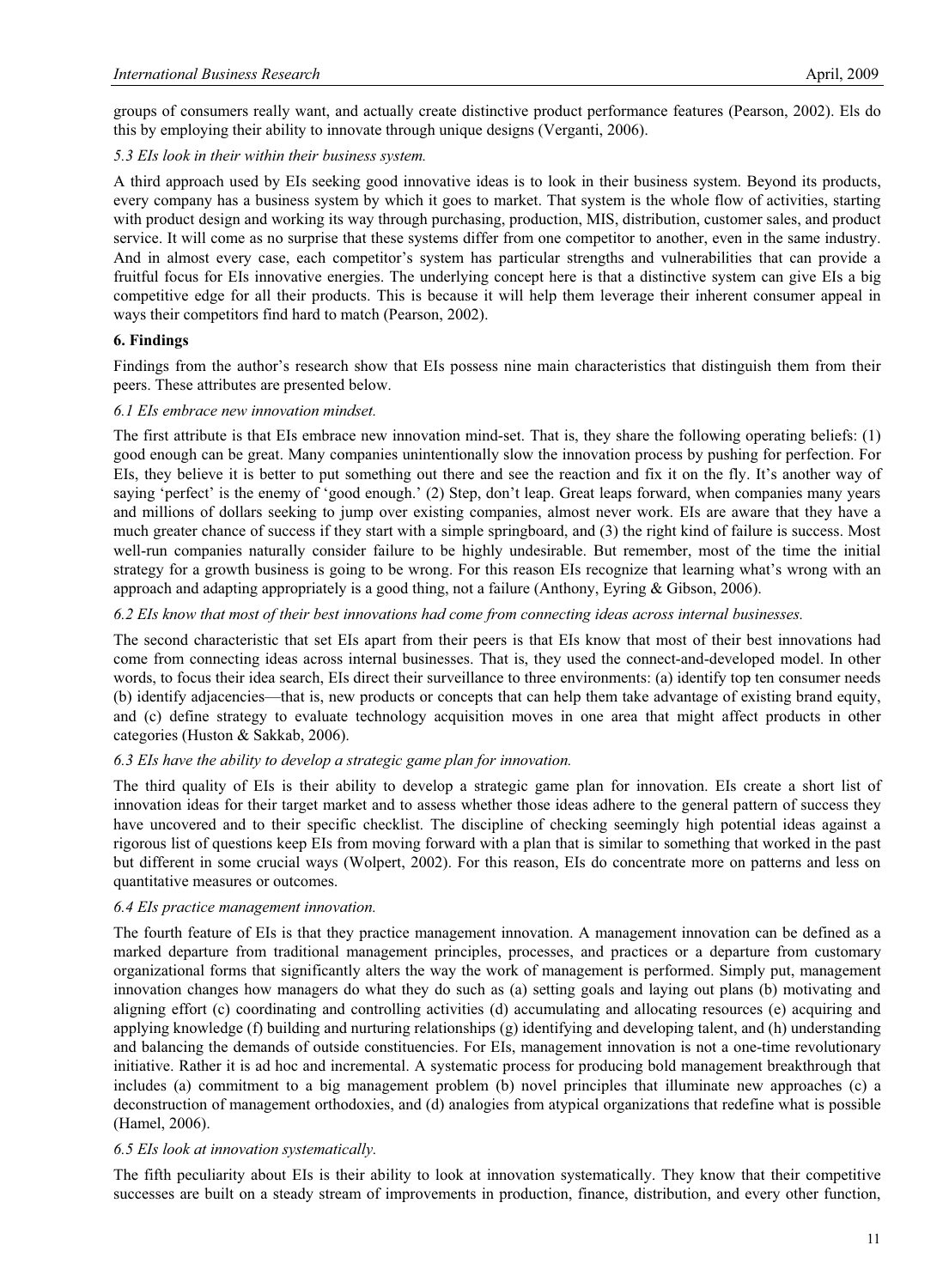not just a big hit in sales or marketing or R&D. So EIs make sure they've got players who can deliver consistently. And they create organizations that give those players all the backup they need. That means (a) creating and sustaining a corporate environment that values better performance above everything else (b) structuring the organization to permit innovative ideas to rise above the demands of running the business (c) clearly defining a strategic focus that lets the company channel its innovative efforts realistically—in ways that will pay off in the market (d) knowing where to look for good ideas and how to leverage them once they're found, and (e) going after good ideas at full speed, with all their resources brought to bear (Pearson, 2002).

## *6.6 EIs have a strong commitment to strategic networking*

The sixth attribute of EIs is their strong commitment and believe in the power of networking. Successful innovation requires the ability to harvest ideas and expertise from a wide array of sources. For EIs, that means bringing in insights and know-how not just from outside parties but from other businesses. They understand that the need for external perspectives seems almost self-evident: If they stay locked inside their own four walls, how will they be able to uncover and exploit opportunities outside their existing businesses or beyond their current technical or operational capabilities? Yet perhaps even more self-evident to EIs is the need to lock in their innovation initiatives to protect them from competitors. They do this by establishing a network of strategic intermediaries. This is because intermediaries facilitate the exchange of information about innovation among companies while keeping their secrets. The intermediaries can be trusted to maintain confidentiality because if they ever violated the terms of an arrangement no company would hire them again (Wolpert, 2002).

## *6.7 Els possess the ability to innovate through design*

The seventh trait of EIs is their ability to innovate through design. EIs understand that products that are radically innovative tend to have the following qualities: (a) they offer longer commercial lives than other goods (b) they create in consumers bolder expectations for the brand and high receptivity to their equally startling successors, and (c) they tend to enjoy especially high margins, because they are so dissimilar to the offerings of competitors (Verganti, 2006).

## *6.8 EIs possess the propensity to have more than on experiment going on at the same time.*

The eight characteristic of EIs is their propensity to have lots of experiments going on all the time. This encourages more risk taking since they don't expect every experiment to succeed. This also holds down costs since tests and trials don't get expanded until they show real promise. And it improves the odds of success because EIs usually bet on a portfolio, not on one or two big, long-odd projects (Chesbrough & Teece, 2002).

# *6.9 EIs possess the ability to institutionalize simplicity in decision making.*

The last, but not the least, quality of EIs is their ability to institutionalize simplicity in decision making. The goal here is to manage complexity before it is hardwired into plants and costs. To do this, EIs would determine who has responsibility for making innovation decisions across the value chain (Gottfredson & Aspinall, 2005).

## **7. Discussion**

When it comes to corporate innovation, the myth of the long genius dies hard. Most companies continue to assume that innovation comes from that individual genius, or, at best, small, sequestered teams that vanish from sight and then return with big ideas. But the truth is most innovations are created through networks—groups of people working in concert. The misconception has never been more damaging, as companies pour more money into generating ideas and they end up frustrated as innovations simply don't develop. In order to do away with this bad practice and lay the groundwork for innovation, organizations must make it easy for their employees to build networks—talk to their peers, share ideas and collaborate.

### *7.1 Developing an environment conducive to exemplary innovation*

The process developing an environment conducive to innovation consists of the following steps: (1) Get the right people talking. There is a crucial first step companies can take to improve innovation: figure out what everyone inside the company knows—and make sure they talk to people with complimentary talents. (2) Rapidly test and refine ideas. With the rapid pace of change in many industries, companies must clear up the decision-making process to make it easier to push ideas through to the test stage. If it is not clear who has final say over a new idea, or if too many people have a say, it can lead to bottlenecks and sap the energy of those with big ideas, leading them to avoid risky proposals. Clearing up those processes can help fight fear of failure and promote creativity. Companies must also clear up the building and testing process for new products. That means having resources inside the organization that can be mobilized around a new opportunity, such as a model shop devoted to turning ideas quickly into prototype. In some cases, companies can improve their testing speed by turning to outside partners. A company might tap a trusted supplier to quickly provide new and promising materials, for instance. Or it might ask retail partners to make shelf space available for a brief test of a new product.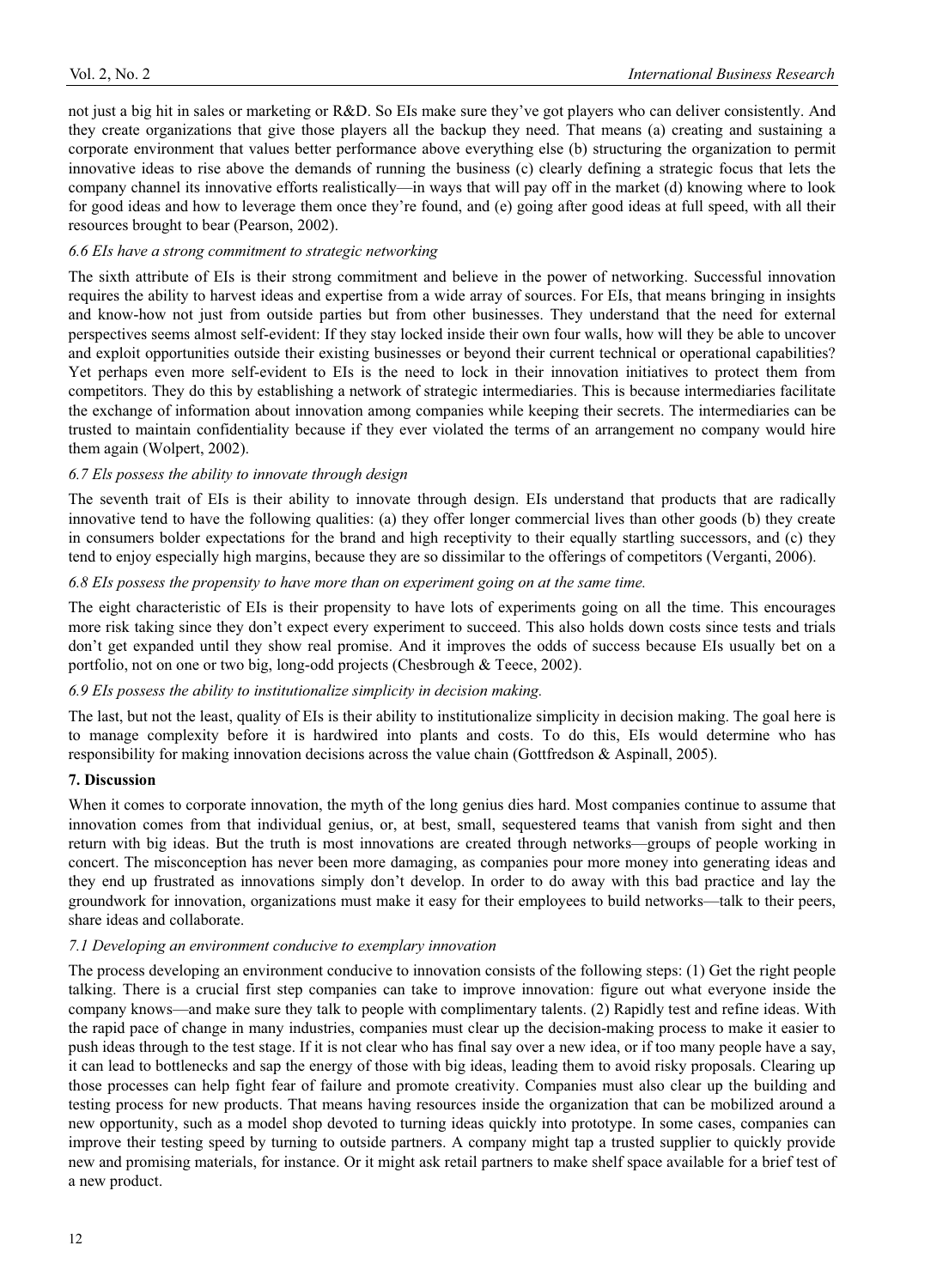(3) Think twice about leadership. The people who usually get chosen to come up with new ideas are top performers in individual areas. But they may not have connections within the company that are vital for getting the job done. For instance, a star engineer might be tapped to lead a big project. But a lower-level engineer who has worked in more divisions of the company might be a better choice, since he or she could draw on broader knowledge and connections inside the organization. (4) Make collaboration easy. Very often, companies undermine their efforts by keeping workers sequestered in their groups. Research shows that collaboration between R&D groups stall when it takes longer to get approval to transfer people from one project to another than to actually get the work done. While executives will not be able to entirely overhaul organizations, they can at least make sure that they aren't impeding innovation. One effective strategy is to allow employees to work with more than one department at a time. So, for example, someone in R&D could collaborate with others in the business units without requiring juggling of budgets or formal reassignments. (5) Consider energy. Emotion plays a substantial role in networks. If one feels positively about a co-worker, he is more likely to turn to him for help and advice. And one is more likely to generate interesting ideas with that person than with someone who leaves one feeling drained or irritated. Therefore companies should map the energy and enthusiasm in their network—in other words, ask people to say who leaves them feeling positively or negatively (Cross, Hargadon, Parise & Thomas, 2007).

#### **8. Managerial implications for would-be exemplary innovators**

Several lessons are drawn from the analysis of the influential factors of EIs in this article, which can benefit would-be corporate innovators. First, to organize a business for innovation, managers must first determine whether the innovation in question is autonomous (it can be pursued independently) or systemic (it requires complementary innovations). They must also assess whether the capabilities needed to produce the innovation can be easily obtained or must be created (Chesbrough & Teece, 2002).

Second, companies should to make sure that as they begin to execute their innovation strategies, they need to encourage adaptation and flexibility. They can do this by following a simple mantra: Invest a little, learn a lot. Research shows that many companies that think they are following an 'invest little, learn a lot" approach are actually falling into one of three classic traps: They are unwilling to kill projects that have fatal flaws; they commit too much capital too soon, allowing a project team to follow the wrong approach for too long; or they fail to adapt their strategies even in the face of information that suggests their current approach is wrong. To avoid these mistakes, companies should be rigorous about staging their investments. Early investments should focus on resolving critical unknowns. Identifying where the team should focus is straightforward. They must ask the following questions: What are the consequences of being wrong about an assumption? Is it catastrophic or potentially harmless? How much certainty do they have that they are right? How long would it take and how much would it cost to become more knowledgeable? By answering these questions and identifying critical assumptions, teams can direct their investments to the appropriate experiments. After running the experiments, companies then have one of four options: (a) double down—Information clearly points to a winning strategy with no obvious deal-killing uncertainties, so move forward rapidly (b) continue exploring—All signs look positive, but there are still untested assumptions, so keeping experimenting (c) adjust the game plan—Investigation suggests that the current strategy is not viable, but another approach might be, so change the approach and begin experimenting again, and (d) Shelve—There is no clear path forward, so move on to other projects until something else changes. The key is to make decision rapidly. Studies show that companies seeking to build their innovation capabilities try to move dozens of idea forward simultaneously. Starting with a lot of ideas is important, but success requires the fortitude to shut down the unpromising ones and redirect those that are heading in the wrong direction. If companies wait too long to make these decisions, they end up diverting resources toward fruitless efforts or continuing to executing a fatally flawed strategy (Anthony, Eyring & Gibson, 2006).

Third, because innovation is both conceptual and perceptual, would-be innovators must also go out and look, ask, and listen. Successful innovators use both the right and left sides of their brains. They work out analytically what the innovation has to be to satisfy an opportunity. Then they go out and look at potential users to study their expectations, their values, and their needs. To be effective, an innovation has to be simple, and it has to be focused. It should do only one thing; otherwise it confuses people. Even the innovation that creates new users and new markets should be directed toward a specific, clear, and carefully designed application. Fourth, careful analysis of the needs—and, above all, the capabilities—of the intended users is also essential. It may seem paradoxical, but knowledge-based innovation is more market dependent than any other kind of innovation (Drucker, 2002).

#### **9. Concluding remarks**

It should be noted that innovation is always a risky pursuit, with an uncertain and often distant payoff. But must that fact doom it to erratic investment? Or can innovation become a staple corporate priority as, for example, quality has become? Research shows that stability can be brought to corporate innovation and that the result will be much greater strategic gains and much stronger returns on investment. But sustainable innovation requires an entirely new approach.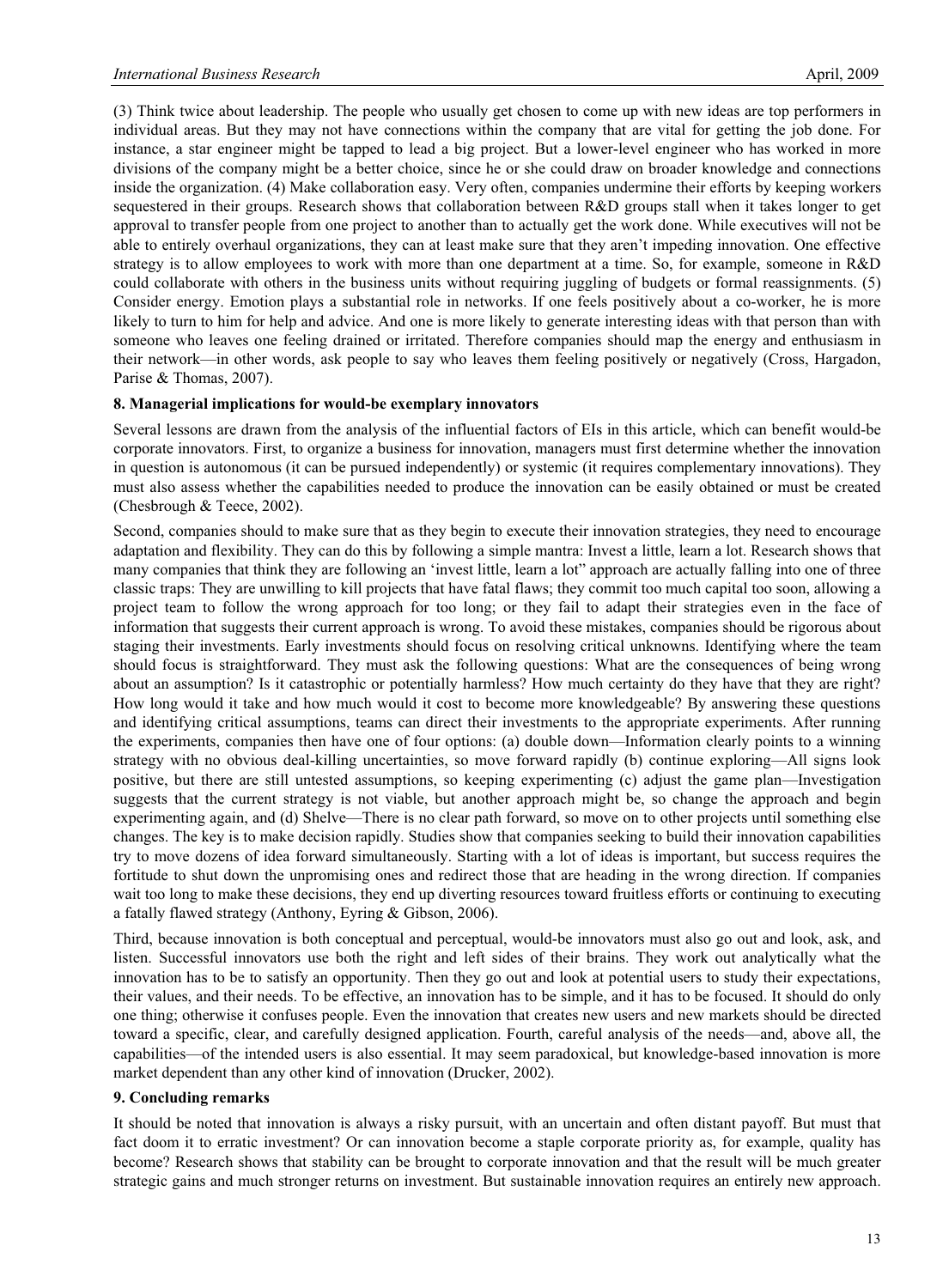In stead of being a largely isolated process—carried out often with considerable secrecy—innovation needs to become more open (Wolpert, 2002).

To sharpen an organization's receptivity to change and innovation, several ingredients are essential. First, and foremost, top management must be deeply and personally involved in the process. Innovative companies are led by innovative leaders. It is that simple. Leaders who set demanding goals for themselves and for others, the kinds of goals that force organizations to innovate to meet them. They must also set specific, measurable goals that constitute outstanding relative performance—like becoming number one in a particular market. Not vague, easily reached objectives. Innovative leaders aren't necessarily creative, idea-driven people (though objectively many are). But they welcome change because they're convinced that their competitive survival depends on innovation (Pearson, 2002).

Research confirms that in the 1990s disruptive innovations have had a major impact on industry structures, from travel to computer retailing to communications, and have often given rise to change in the process (Christensen, Baumann, Ruggles & Sadtler, 2006). Similarly studies indicate that the leading industries of the late nineteenth and early twentieth centuries—chemicals, steel, and railroads—all experienced rapid systemic and disruptive innovations. The winners were the companies that made major internal investments to shape the markets rather than those that relied on others to lead the way. While business conditions have certainly changed, many of the principles that worked a century or decade ago still pertain. Today, leading innovative companies like Intel, Apple, and Microsoft make extensive investments to enhance their current capabilities and spur the creation of new ones. The lessons of the second industrial revolution apply to the third: Adept, well-managed companies that commit the right internal resources to innovation and leverage their external environment will shape the markets and build the new industries of the twenty-first century (Chesbrough & Teece, 2002).

#### **References**

Abernathy, W. J. & Clark, K. (1985). Innovation: Mapping the winds of creative destruction. *Research Policy*, 14, 3-22.

Ahuja, G. (2000). Collaborative networks, structural holes, and innovation: A longitudinal study. *Administrative Science Quarterly*, 45, 425-455.

Ahuja, G. & Katila, R. (2004). Where do resources come from? The role of idiosyncratic situations. *Strategic Management Journal*, 25, 887-907.

Amit, R. & Schoemaker, P. (1993). Strategic assets and organizational rent. *Strategic Management Journal*, 14, 33-46.

Anthony, S. D., Eyring, M. & Gibson, L. (2006, May). Mapping your innovation strategy. *Harvard Business Review*, 104-113.

Barney, J. (1991). Firm resources and sustained competitive advantage. *Journal of Management*, 17, 99-120.

Brown, S. L. & Eisenhardt, K. M. (1995). Product development: Past research, present findings, and future directions. *Academy of Management Review*, 20, 343-378.

Cardinal, L. B. (2001). Technological innovation in the pharmaceutical industry: The use of organizational control in management research and development. *Organization Science*, 12, 19-36.

Chesbrough, H. W. & Teece, D. J. (2002, August). Organizing for innovation: When is virtual virtuous? *Harvard Business Review,*127-134.

Christensen, C. M., Baumann, R. R. & Sadtler, T. M. (2006, December). Disruptive innovation for social change. *Harvard Business Review*. 94-101.

Cross, R., Hargadon, A., Parise, S. & Thomas, R. J. (2007, September 15-16). Together we innovate: How can companies come up with new idea? By getting employees working with one another. The Wall Street Journal, p. R6.

Damanpour, F. (1991). Organizational innovation: A meta-analysis of effects of determinants and moderators. *Academy of Management Journal*, 34, 555-590.

Davenport, T. H. & Prusak, L. (1998). *Working knowledge: How organizations management what the know*. Boston: Harvard Business School Press.

Dosi, G. (1982). Technological paradigms and technological trajectories. *Research Policy*, 11, 147-162.

Dougherty, D. (1992). Interpretive barriers to successful product innovation in large firms. *Organizational Science*, 3, 179-203.

Drucker, P. F. (2002, August). The discipline of innovation. *Harvard Business Review*, 95-102.

Edwards, K. & Gordon, T. (1984). Characterization of innovations introduced on the U.S. market in 1982. Presented to the Futures Group and U.S. Small Business Administration's Conference, Washington, D.C.